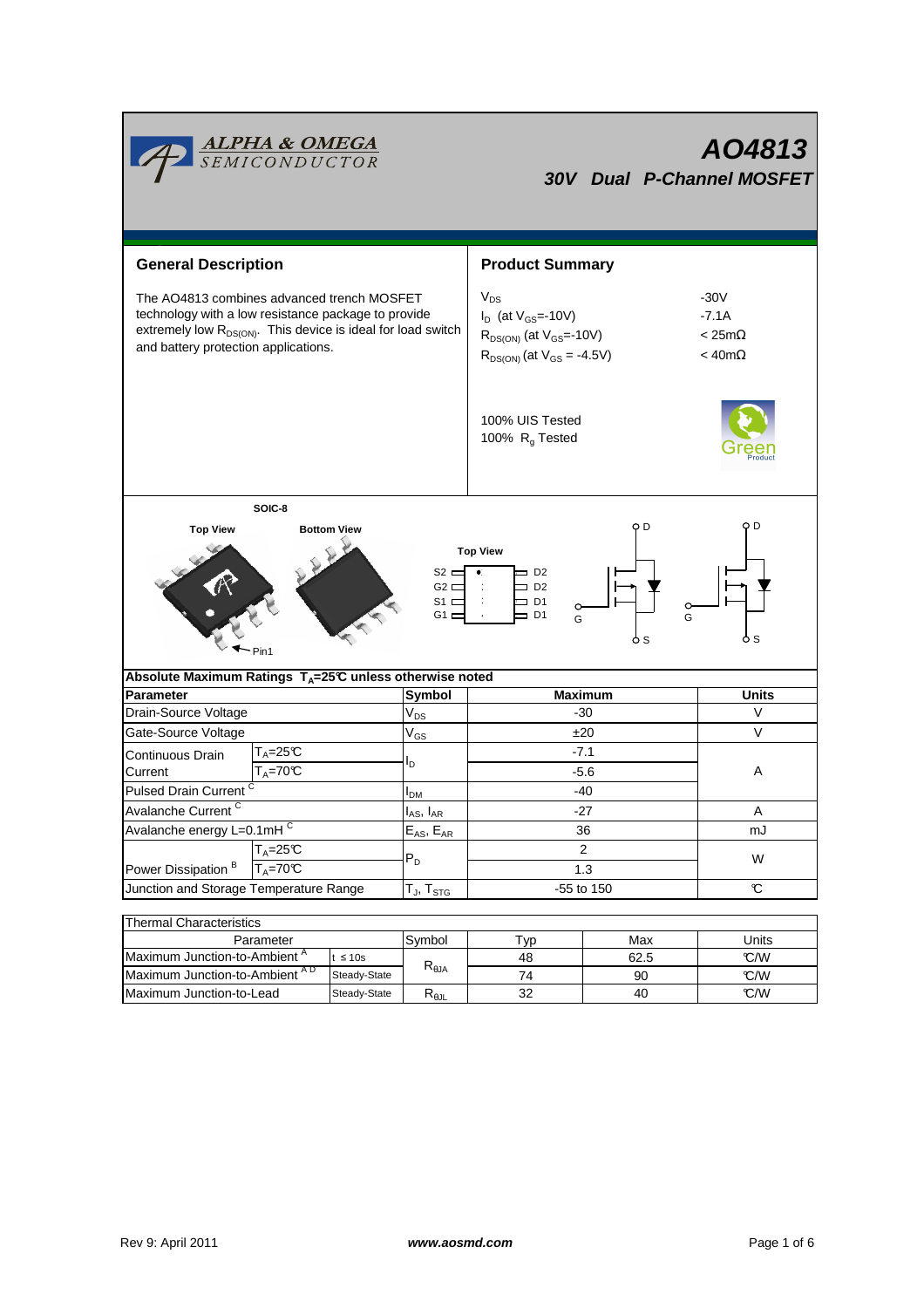

#### **Electrical Characteristics (TJ=25°C unless otherwise noted)**

| <b>Symbol</b>                          | Parameter                                                    | <b>Conditions</b>                                       | Min    | <b>Typ</b> | <b>Max</b> | <b>Units</b> |  |  |  |  |  |
|----------------------------------------|--------------------------------------------------------------|---------------------------------------------------------|--------|------------|------------|--------------|--|--|--|--|--|
| <b>STATIC PARAMETERS</b>               |                                                              |                                                         |        |            |            |              |  |  |  |  |  |
| <b>BV<sub>DSS</sub></b>                | Drain-Source Breakdown Voltage                               | $I_D = -250 \mu A$ , $V_{GS} = 0V$                      | $-30$  |            |            | V            |  |  |  |  |  |
| $I_{DSS}$                              | Zero Gate Voltage Drain Current                              | $V_{DS}$ =-30V, $V_{GS}$ =0V                            |        |            | $-1$       |              |  |  |  |  |  |
|                                        |                                                              | $T_{J} = 55C$                                           |        |            | -5         | μA           |  |  |  |  |  |
| l <sub>GSS</sub>                       | Gate-Body leakage current                                    | $V_{DS}$ =0V, $V_{GS}$ = ±20V                           |        |            | ±100       | nA           |  |  |  |  |  |
| $V_{GS(th)}$                           | Gate Threshold Voltage                                       | V <sub>DS</sub> =V <sub>GS</sub> I <sub>D</sub> =-250µA | $-1.5$ | $-2.0$     | $-2.5$     | V            |  |  |  |  |  |
| $I_{D(ON)}$                            | On state drain current                                       | $V_{GS}$ =-10V, $V_{DS}$ =-5V                           | $-40$  |            |            | A            |  |  |  |  |  |
| $R_{DS(ON)}$                           |                                                              | $V_{gs}$ =-10V, I <sub>n</sub> =-7.1A                   |        | 17         | 25         |              |  |  |  |  |  |
|                                        | Static Drain-Source On-Resistance                            | $T_J = 125C$                                            |        | 24         | 33         | $m\Omega$    |  |  |  |  |  |
|                                        |                                                              | V <sub>GS</sub> =-4.5V, I <sub>D</sub> =-5.6A           |        | 27         | 40         | $m\Omega$    |  |  |  |  |  |
| $g_{FS}$                               | <b>Forward Transconductance</b>                              | $V_{DS}$ =-5V, I <sub>D</sub> =-7.1A                    |        | 24         |            | S            |  |  |  |  |  |
| $V_{SD}$                               | Diode Forward Voltage                                        | $IS=-1A, VGS=0V$                                        |        | $-0.75$    | $-1$       | V            |  |  |  |  |  |
| $I_{\rm S}$                            | Maximum Body-Diode Continuous Current                        |                                                         |        | $-2.5$     | A          |              |  |  |  |  |  |
|                                        | <b>DYNAMIC PARAMETERS</b>                                    |                                                         |        |            |            |              |  |  |  |  |  |
| $\mathbf{C}_{\text{iss}}$              | <b>Input Capacitance</b>                                     |                                                         |        | 1040       | 1250       | pF           |  |  |  |  |  |
| $\mathsf{C}_{\mathrm{oss}}$            | <b>Output Capacitance</b>                                    | $V_{GS}$ =0V, $V_{DS}$ =-15V, f=1MHz                    |        | 180        |            | pF           |  |  |  |  |  |
| $C_{\text{rss}}$                       | Reverse Transfer Capacitance                                 |                                                         |        | 125        | 175        | pF           |  |  |  |  |  |
| R <sub>g</sub>                         | Gate resistance                                              | $V_{GS}$ =0V, $V_{DS}$ =0V, f=1MHz                      | 2      | 4          | 6          | $\Omega$     |  |  |  |  |  |
|                                        | <b>SWITCHING PARAMETERS</b>                                  |                                                         |        |            |            |              |  |  |  |  |  |
| Q <sub>a</sub> (10V)                   | <b>Total Gate Charge</b>                                     |                                                         |        | 19         |            | nC           |  |  |  |  |  |
| $Q_q(4.5V)$                            | Total Gate Charge                                            |                                                         |        | 9.6        |            | nC           |  |  |  |  |  |
| $Q_{gs}$                               | Gate Source Charge                                           | $V_{GS}$ =-10V, $V_{DS}$ =-15V, $I_{D}$ =-7.1A          |        | 3.6        |            | nC           |  |  |  |  |  |
| $\mathsf{Q}_{\underline{\mathsf{gd}}}$ | Gate Drain Charge                                            |                                                         |        | 4.6        |            | nC           |  |  |  |  |  |
| $t_{D(0n)}$                            | Turn-On DelayTime                                            |                                                         |        | 10         |            | ns           |  |  |  |  |  |
| $t_r$                                  | Turn-On Rise Time                                            | $V_{GS}$ =-10V, $V_{DS}$ =-15V, R <sub>L</sub> =2.2Ω,   |        | 5.5        |            | ns           |  |  |  |  |  |
| $t_{D(off)}$                           | Turn-Off DelayTime                                           | $R_{\text{GEN}} = 3\Omega$                              |        | 26         |            | ns           |  |  |  |  |  |
| $\mathbf{t}_\text{f}$                  | Turn-Off Fall Time                                           |                                                         |        | 9          |            | ns           |  |  |  |  |  |
| $\mathsf{t}_\mathsf{rr}$               | Body Diode Reverse Recovery Time                             | $I_F = -7.1A$ , dl/dt=500A/us                           |        | 11.5       |            | ns           |  |  |  |  |  |
| $Q_{rr}$                               | Body Diode Reverse Recovery Charge   IF=-7.1A, dl/dt=500A/us |                                                         |        | 25         |            | nC           |  |  |  |  |  |

A. The value of R<sub>θJA</sub> is measured with the device mounted on 1in<sup>2</sup> FR-4 board with 2oz. Copper, in a still air environment with T<sub>A</sub> = 25°C. The value in any given application depends on the user's specific board design.

B. The power dissipation P<sub>D</sub> is based on T<sub>J(MAX)</sub>=150°C, using  $\leq 10$ s junction-to-ambient thermal resistance.

C. Repetitive rating, pulse width limited by junction temperature T<sub>J(MAX)</sub>=150°C. Ratings are based on low frequency and duty cycles to keep initialT $_{J}$ =25°C.

D. The  $R_{\theta JA}$  is the sum of the thermal impedence from junction to lead  $R_{\theta JL}$  and lead to ambient.

E. The static characteristics in Figures 1 to 6 are obtained using <300µs pulses, duty cycle 0.5% max.

F. These curves are based on the junction-to-ambient thermal impedence which is measured with the device mounted on 1in<sup>2</sup> FR-4 board with

2oz. Copper, assuming a maximum junction temperature of T<sub>J(MAX)</sub>=150°C. The SOA curve provides a single pulse ratin g.

THIS PRODUCT HAS BEEN DESIGNED AND QUALIFIED FOR THE CONSUMER MARKET. APPLICATIONS OR USES AS CRITICAL COMPONENTS IN LIFE SUPPORT DEVICES OR SYSTEMS ARE NOT AUTHORIZED. AOS DOES NOT ASSUME ANY LIABILITY ARISING OUT OF SUCH APPLICATIONS OR USES OF ITS PRODUCTS. AOS RESERVES THE RIGHT TO IMPROVE PRODUCT DESIGN, FUNCTIONS AND RELIABILITY WITHOUT NOTICE.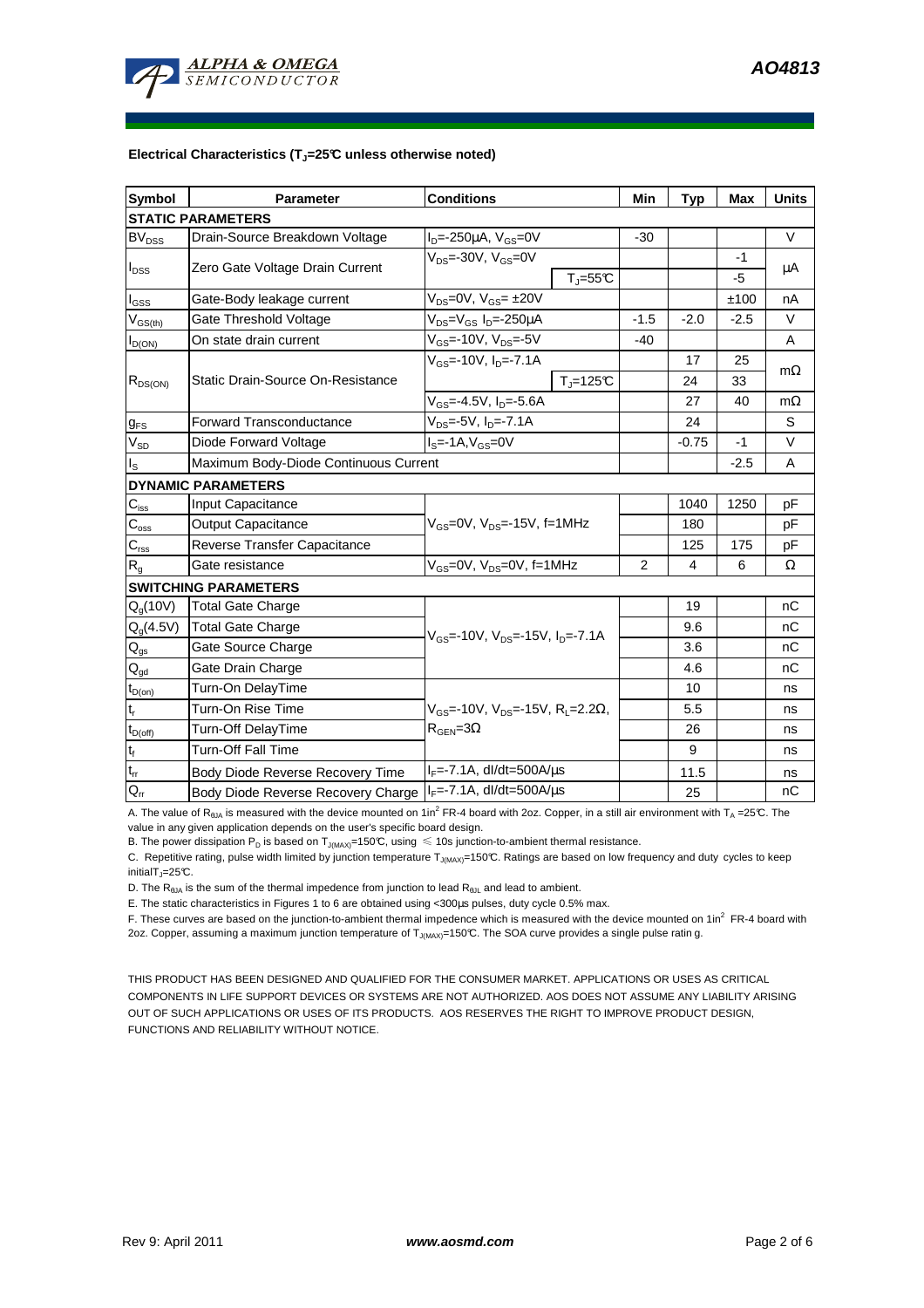

**ALPHA & OMEGA**  $SEMICONDUCTOR$ 

# **TYPICAL ELECTRICAL AND THERMAL CHARACTERISTICS**

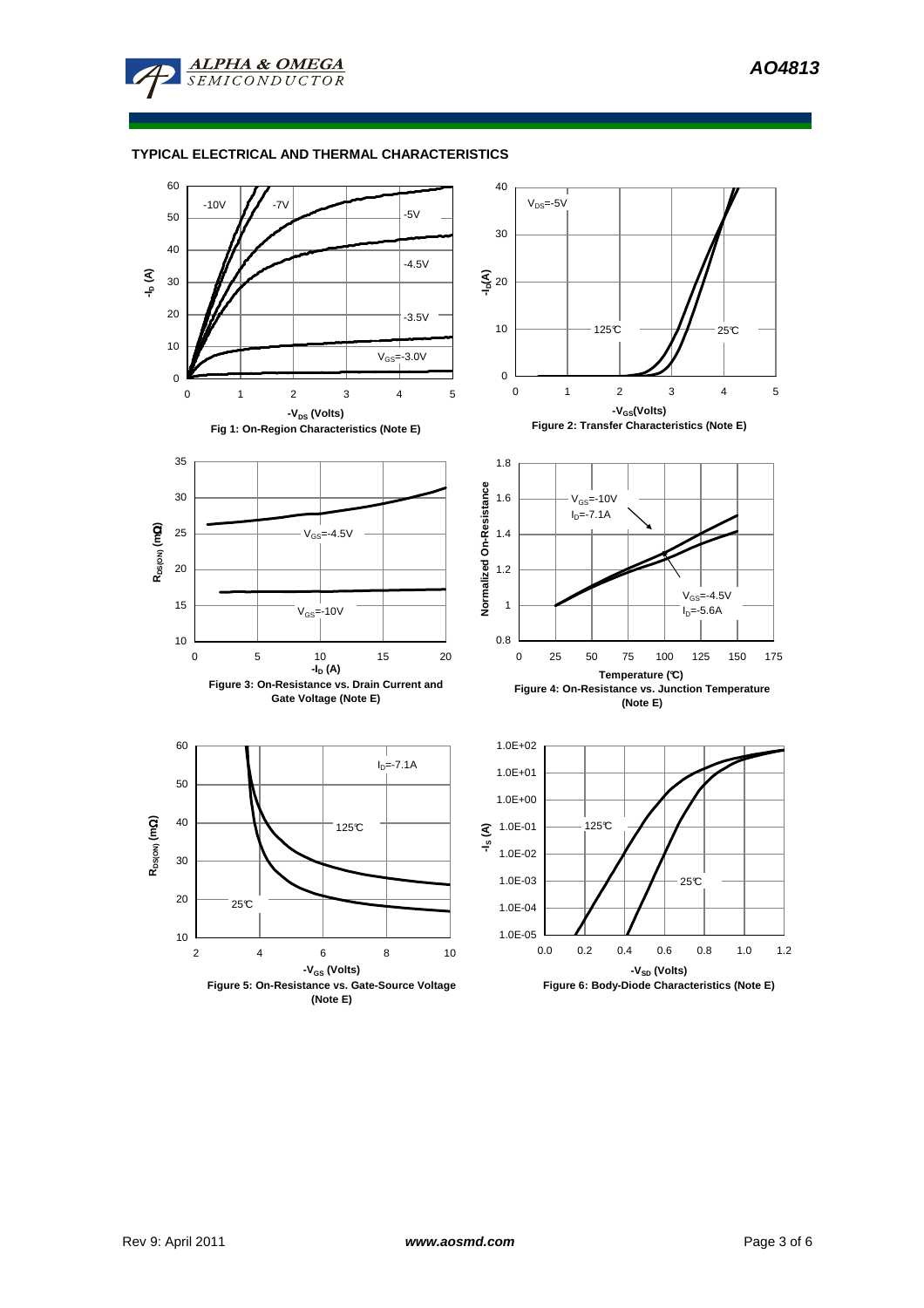



### **TYPICAL ELECTRICAL AND THERMAL CHARACTERISTICS**



**Figure 11: Single Pulse Power Rating Junction-to-Ambient (Note F)**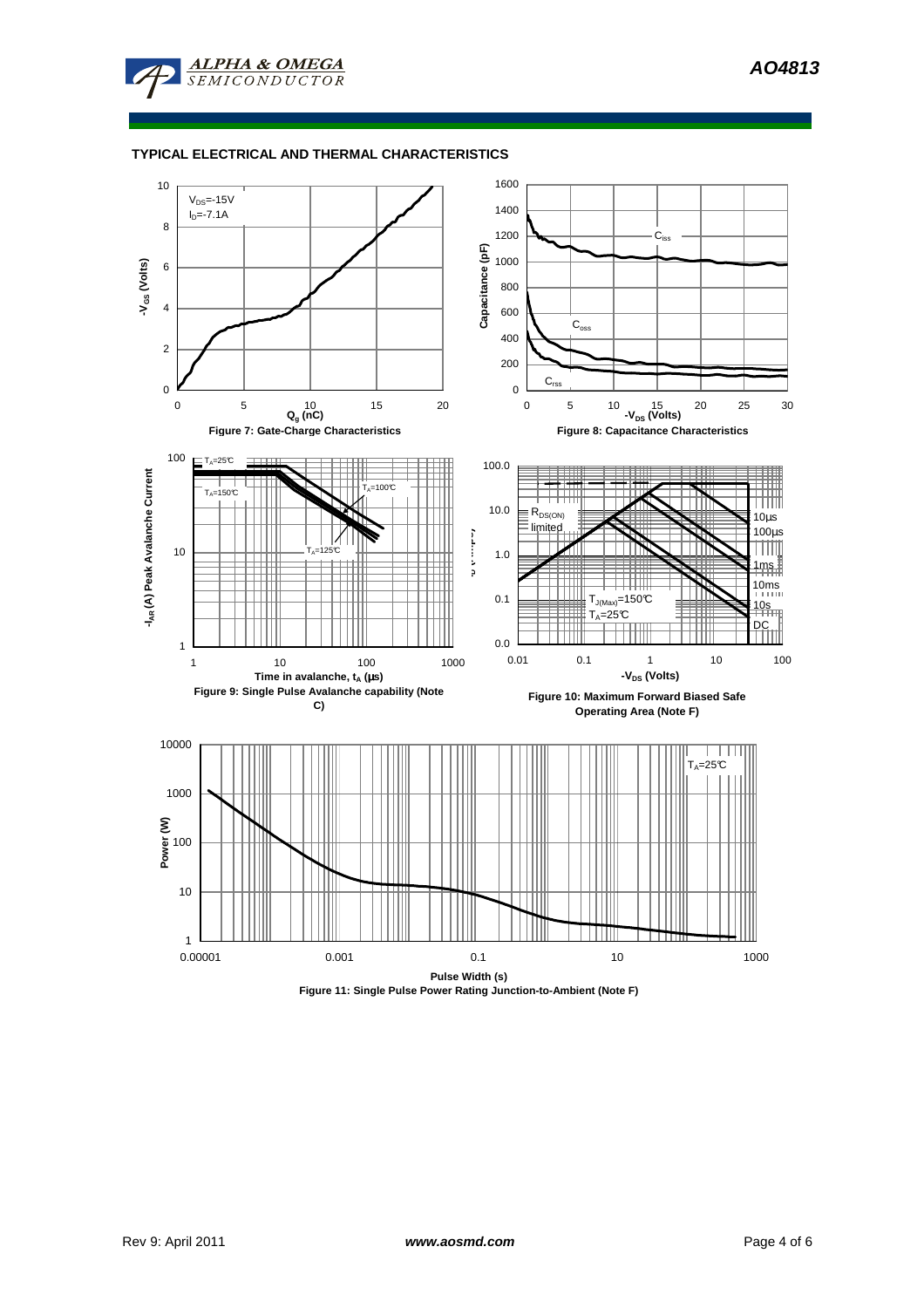

## **TYPICAL ELECTRICAL AND THERMAL CHARACTERISTICS**